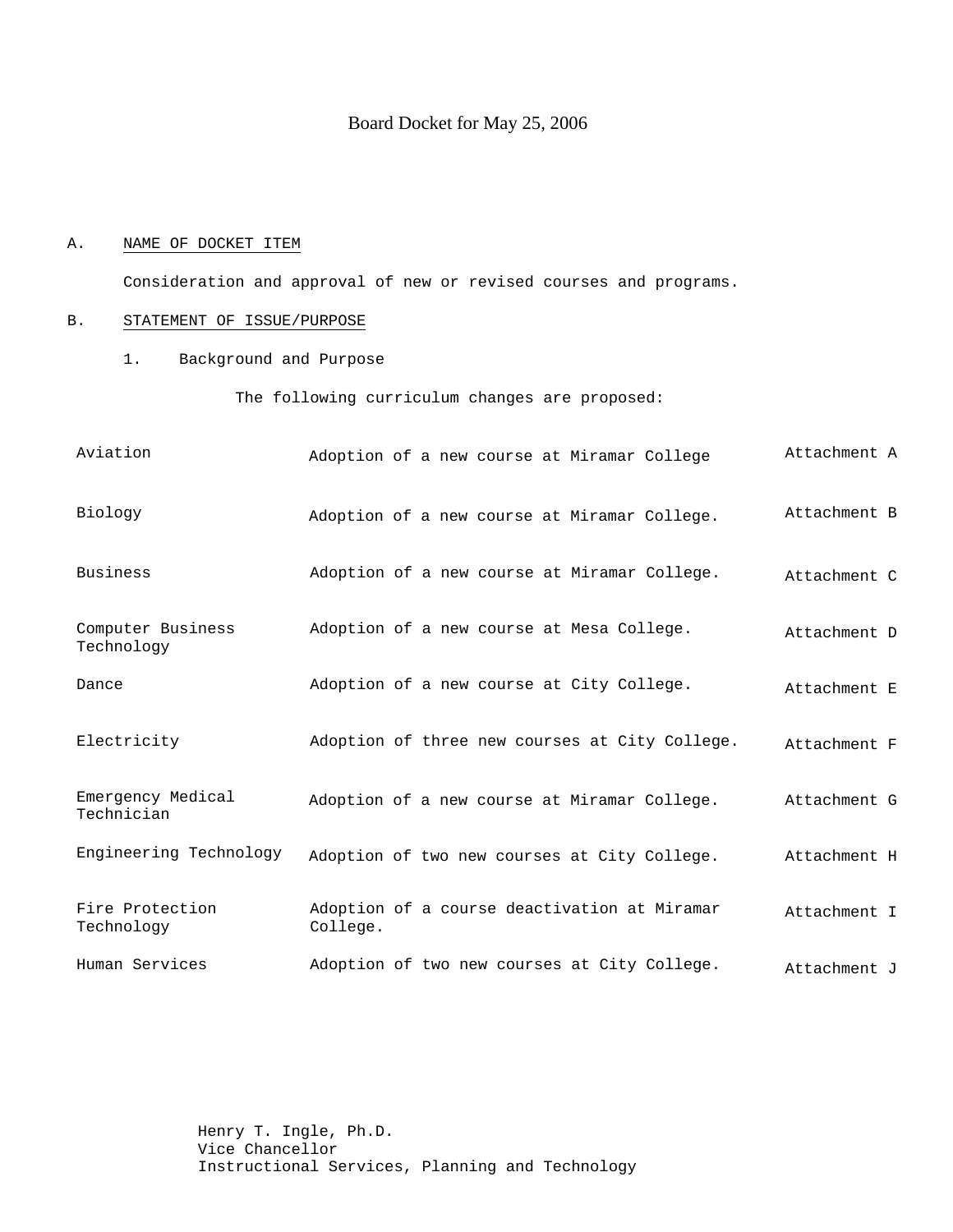# B. STATEMENT OF ISSUE/PURPOSE (Continued)

1. Background and Purpose (Continued)

| Information, Network<br>and Web Technologies | Adoption of a new course at City College.                                                                          | Attachment K |
|----------------------------------------------|--------------------------------------------------------------------------------------------------------------------|--------------|
| Manufacturing<br>Engineering Technology      | Adoption of a new course at City College.                                                                          | Attachment L |
| Mathematics                                  | Adoption of three new courses at City, Mesa, &<br>Miramar Colleges and one course deactivation at<br>Mesa College. | Attachment M |
| Music                                        | Adoption of four course reactivations at City<br>College and one new course at Mesa College.                       | Attachment N |
| Physics                                      | Adoption of a new course at City, Mesa, and<br>Miramar Colleges.                                                   | Attachment O |
| Radio Frequency<br>Technology                | Adoption of four new courses at City College                                                                       | Attachment P |
| Sociology                                    | Adoption of a new course at Miramar College                                                                        | Attachment Q |
| Spanish                                      | Adoption of a new course at City and Miramar<br>College.                                                           | Attachment R |

# 2. Cost and Funding

There is no additional cost to the District

# C. PROPOSAL

The Board of Trustees hereby approves the action outlined in Part A of this docket exhibit.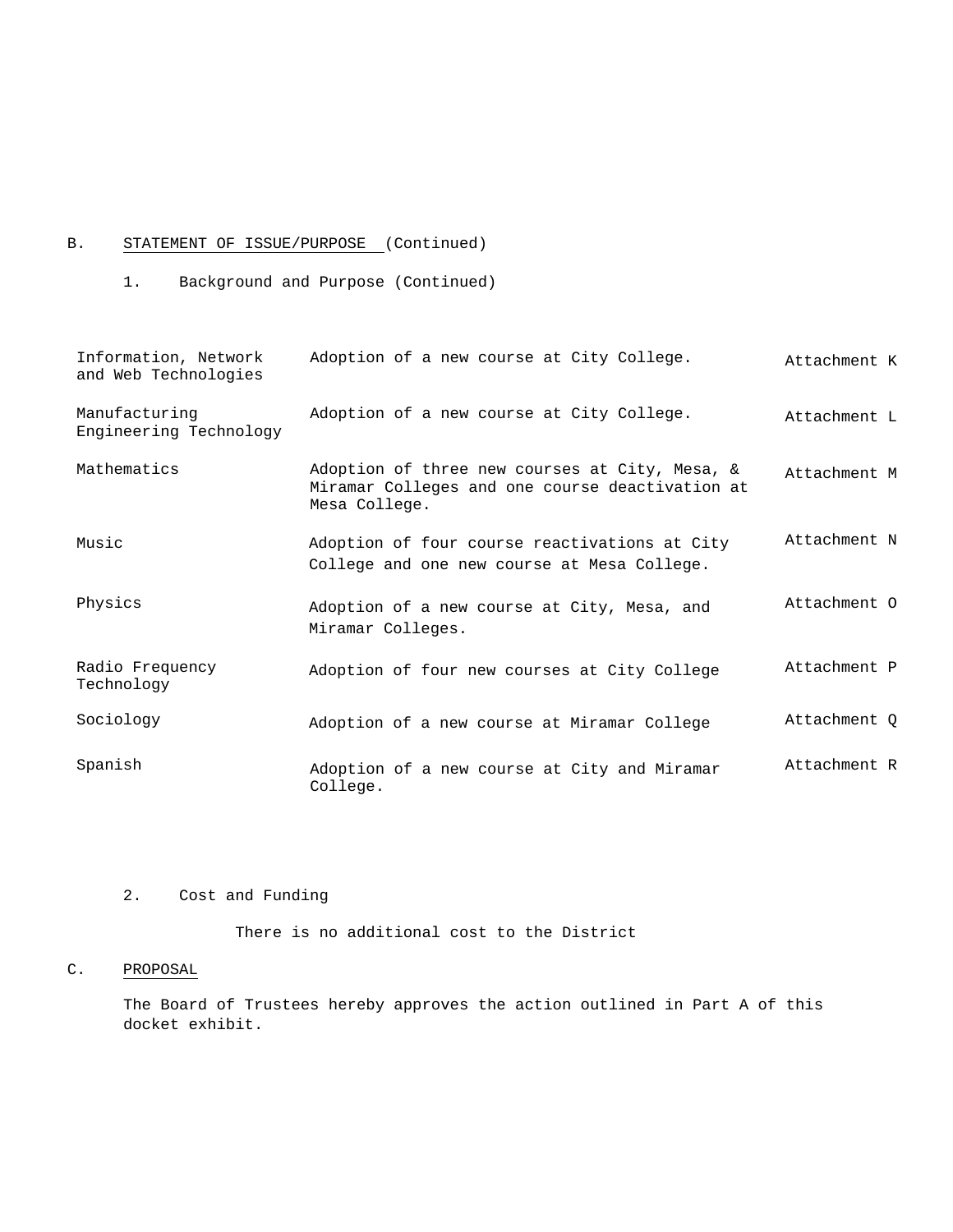Adoption of a new course at Miramar College.

Proposed course at Miramar College:

# **228 Group Dynamics II**

# **3 hours lecture, 3 units Grade Only**

*Prerequisite:* AVIA 128 with a grade of "C" or better, or equivalent.

*Advisory* ENGL 051 & ENGL 056, each with a grade of "C" or better, or equivalent or Assessment Skill Level W5/R5.

This course offers students the opportunity to continue developing "reflective-practitioner" skills, building on learning experienced in AVIA 128. Emphasizing an error management strategy called Team Resource Management, students explore further the nature of "roles" and the impact of group processes as a way to expose and manage team errors. The course also addresses how professionals in high-risk fields might increase their awareness of the dynamics of authority relations, factors affecting the act of authorizing, and the interdependent nature of leadership while assisting participants to learn how to manage anxiety and continue to think and function in stressful situations. (FT) Associate Degree Credit & transfer to CSU and/or private colleges and universities.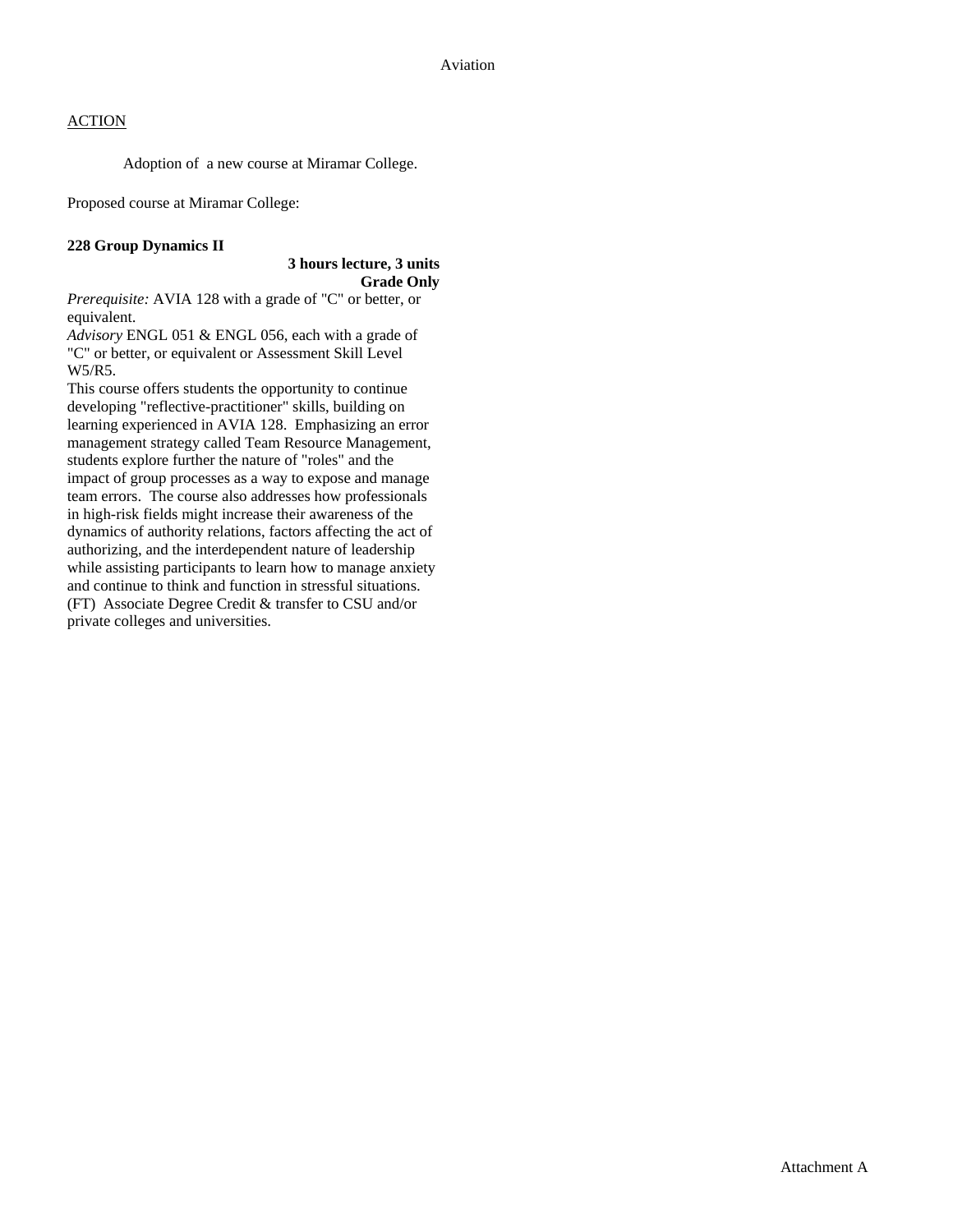Adoption of a new course at Miramar College.

Proposed course at Miramar College:

# **134 Introduction to the Biotechnology Lab**

# **3 - 4 hours lab, 1 unit**

**Letter Grade or Credit/No Credit Option**  *Advisory:* ENGL 051 & ENGL 056, each with a grade of "C" or better, or equivalent. or Assessment Skill Level W5/R5.

*Limitation on Enrollment:* This course is not open to students with previous credit for Biology 131 Introduction to Biotechnology.

This course examines biology laboratory technology as it relates to the field of Biotechnology. The laboratory addresses basic skills and techniques common to the biotechnology industry including measuring activity and quantity of proteins, growth and manipulation of bacteria, genetic engineering, polymerase chain reaction and antibody methods. In addition to hands on skills, the course will provide context for how and why these techniques are used in the industry. This course enhances the laboratory skills of students wishing to be employed by the biotechnology industry. It is intended as an elective and for students in Applied Biology (Biotechnology) and Allied Health Tracks. (FT) Associate Degree Credit & transfer to CSU and/or private colleges and universities.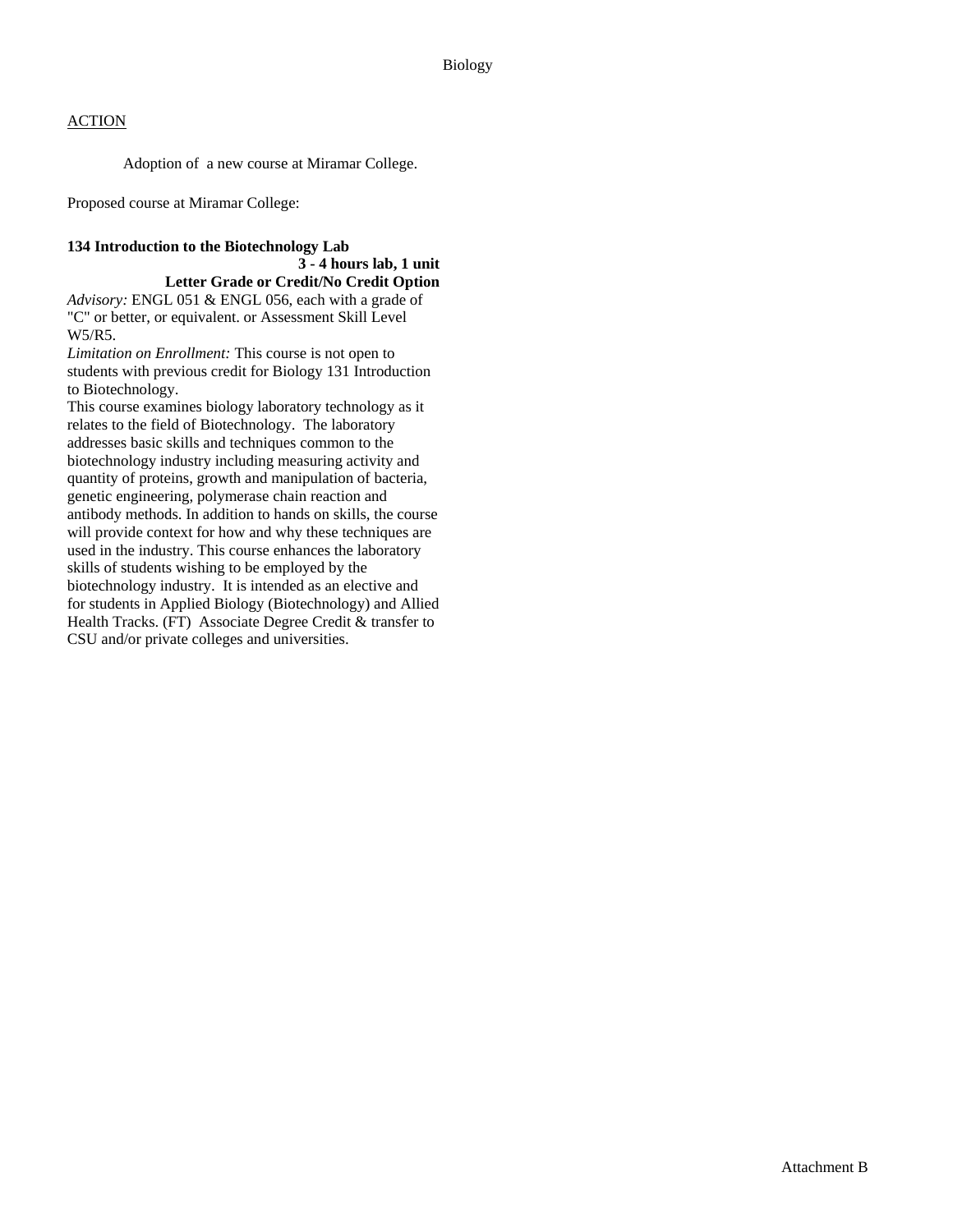Adoption of a new course at Miramar College.

Proposed course at Miramar College:

# **102 Introduction to Customer Service**

#### **3 hours lecture, 3 units Grade Only**

*Advisory:* ENGL 051 & ENGL 056, each with a grade of "C" or better, or equivalent or Assessment Skill Level W5/R5.

This course provides students with basic knowledge of customer service by examining customer service from the provider's and customer's perspectives. It takes a pragmatic approach to applying the principles of service within an organization. Topics include leadership in customer service, customer retention and satisfaction, classifications of service organizations, and principles and practices of internal service. (FT) Associate Degree Credit & transfer to CSU and/or private colleges and universities.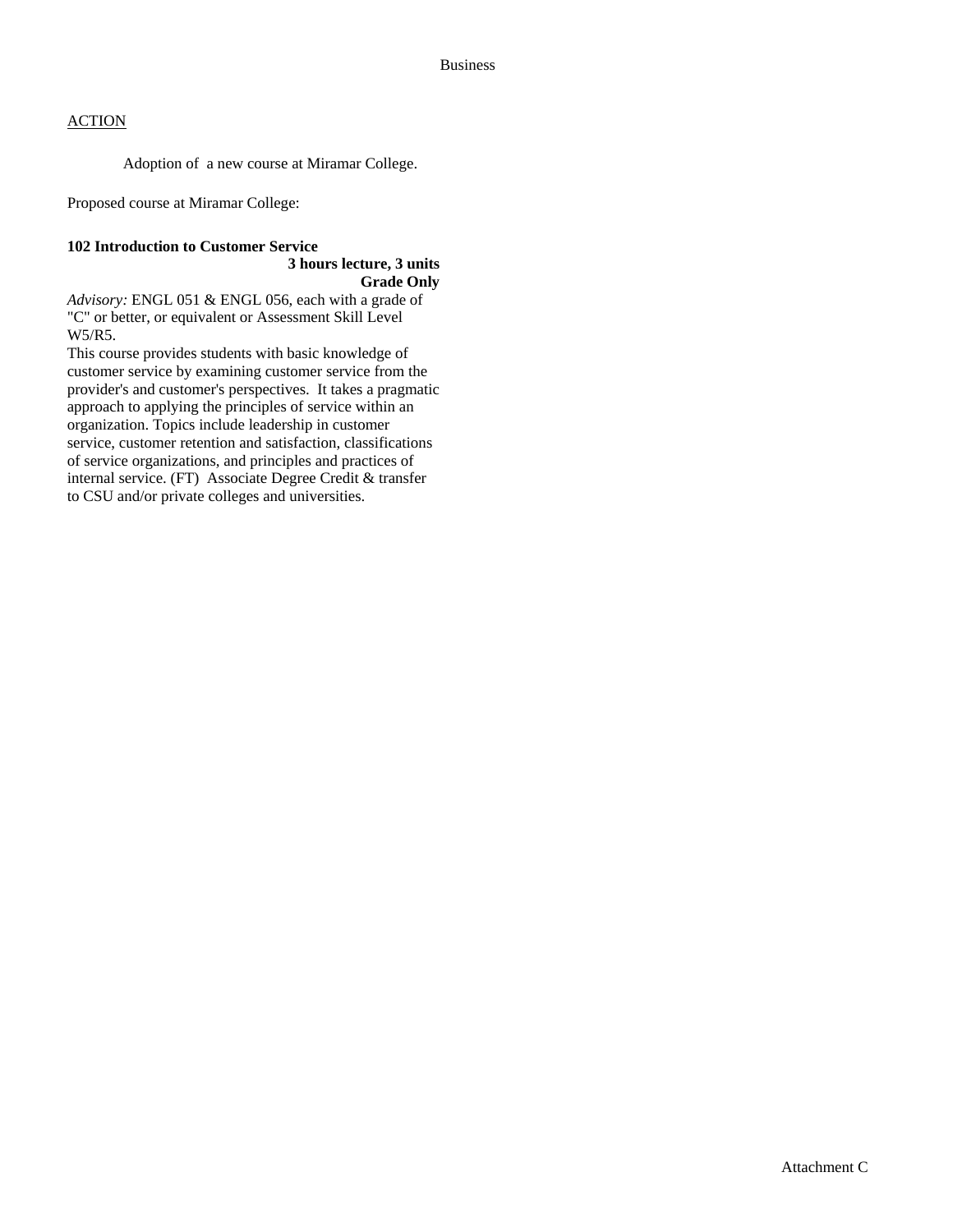Adoption of a new course at Mesa College.

Proposed course at Mesa College:

#### **153 Database Development with Access 2.5 hours lecture, 1.5 hours lab, 3 units Grade Only**

*Advisory:* ENGL 051 & ENGL 056, each with a grade of "C" or better, or equivalent or Assessment Skill Level W5/R5.

CBTE 101 and CBTE 114, each with a grade of "C" or better, or equivalent.

This course is designed for individuals seeking to develop skills in a relational database management system on a personal computer. Topics include designing relational databases; creating tables, queries, forms and reports; entering data; finding and modifying records; importing from and exporting to other programs and to HTML pages; using field properties; understanding the use of Server Query Language (SQL) in Access; creating and running macros for automating tasks; and planning and designing user interfaces. This course, or sections of this course, may be offered through distance education. (FT) Associate Degree Credit & transfer to CSU and/or private colleges and universities.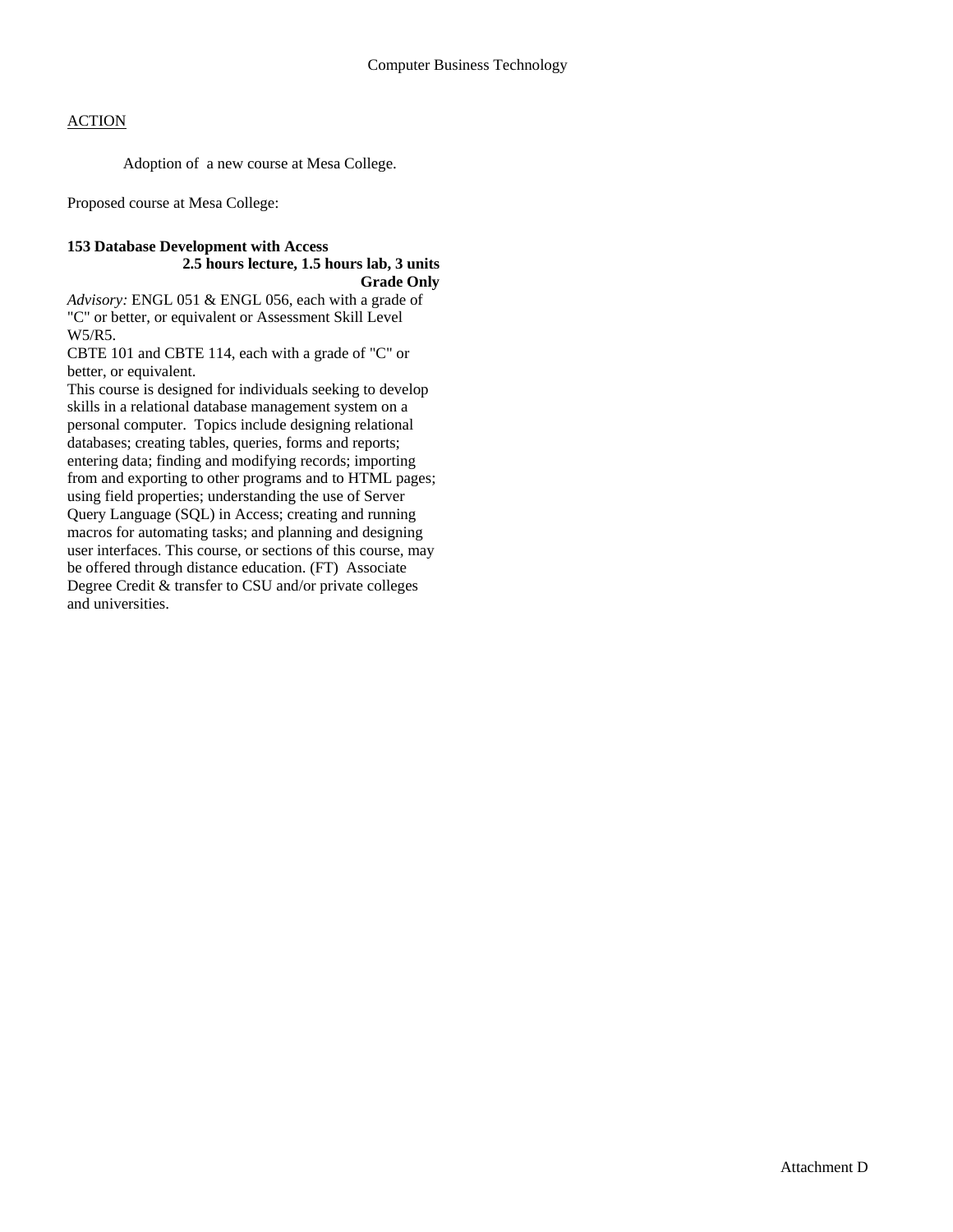Adoption of a new course at City College.

Proposed course at City College:

### **127 Body Modalities and Injury Prevention 1 hour lecture, 3 hours lab, 2 units Letter Grade or Credit/No Credit Option**

This course builds on basic concepts of anatomy, physiology, and kinesiology to introduce traditional and non-traditional approaches to movement and injury prevention. Emphasis will be placed on the following modalities: Feldenkrais, Alexander Technique, Rolfing, Pilates, Gyrokinesis, physioball, foam roller, theraband, yoga, breath support (Tai Chi and Qi Gung), and introduction to Bartenieff Fundamentals. Student skills and proficiencies are enhanced by supervised repetition of various body modalities techniques, alignment and core stabilization, and body connections; therefore, this course may be taken up to four times for credit. (FT) Associate Degree Credit & transfer to CSU and/or private colleges and universities.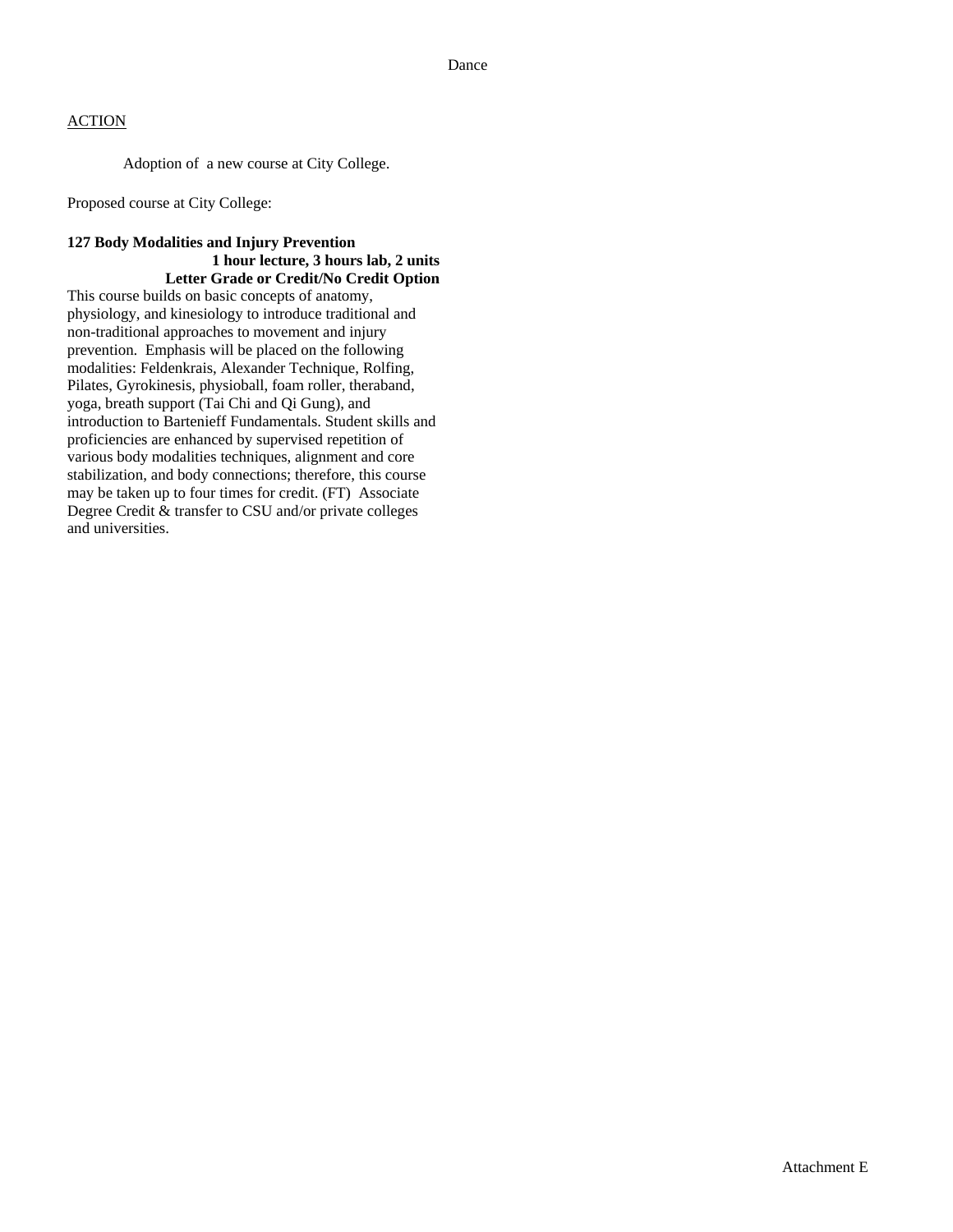Adoption of new courses at City College.

Proposed courses at City College:

# **020 Blueprint Reading for Electricians 3 hours lecture, 3 units**

**Grade Only** 

This course is a practical survey of blueprint reading for electricians. Emphasis is placed on architectural considerations and electrical symbology for residential, commercial, and industrial blueprints. This course is intended for students in the Electricity Program as well as for working electricians who want to further their skills and/or fulfill state certification and accreditation requirements. (FT) Not Applicable to Associate Degree, Occupational/Vocational basic skills.

# **030 Modern Commercial Wiring**

### **3 hours lecture, 3 units Grade Only**

This course is a study of modern commercial wiring systems. Emphasis is placed on practical application of the material through in-class projects. This course is intended for students in the Electricity Program as well as for working electricians who want to further their skills and/or fulfill state certification and accreditation requirements. (FT) Not Applicable to Associate Degree, Occupational/Vocational basic skills.

### **040 Data, Voice and Video Cabling for Electricians 3 hours lecture, 3 units Grade Only**

This course is a study of current data, voice and video cabling systems. Emphasis is placed on practical application of the material through in-class projects. This course is intended for students in the Electricity Program as well as for working electricians who want to further their skills and/or fulfill state certification and accreditation requirements. (FT) Not Applicable to Associate Degree, Occupational/Vocational basic skills.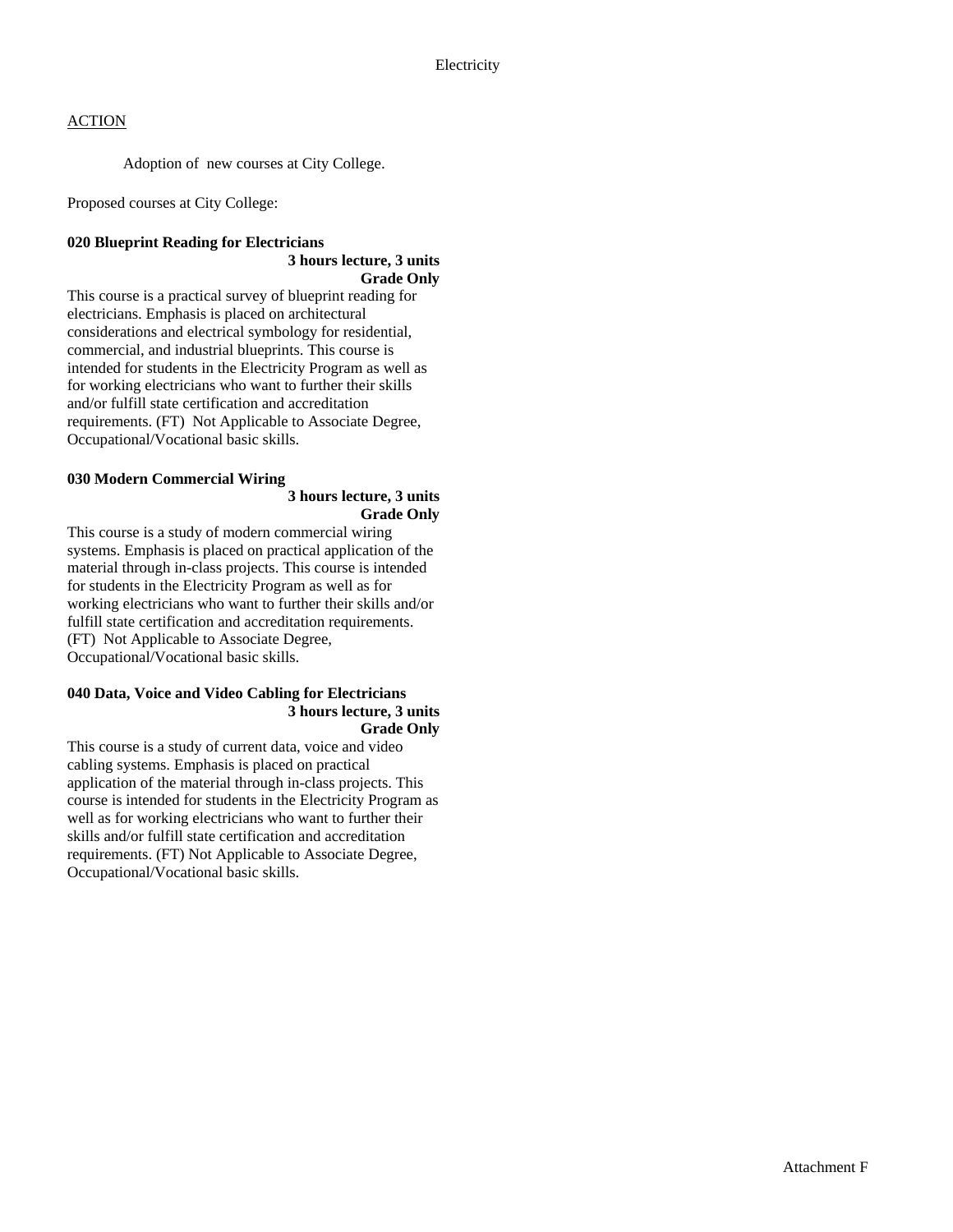Adoption of a new course at Miramar College.

Proposed course at Miramar College:

### **352 Pediatric Advanced Life Support Inservice 1 hour lecture, 1 unit Credit/No Credit Only**

*Advisory:* ENGL 051 & ENGL 056, each with a grade of "C" or better, or equivalent or Assessment Skill Level W5/R5.

This course provides in-service training in pediatric advanced life support. It is intended for M.D., R.N., EMT-P, or EMT-B students with a current BLS for Healthcare Provider card. It covers appropriate early treatment for pediatric emergencies based on current American Heart Association guidelines. This course may be taken as necessary to meet a legally mandated training requirement as a condition of employment or volunteer employment. (FT) Not Applicable to Associate Degree, Occupational/Vocational basic skills.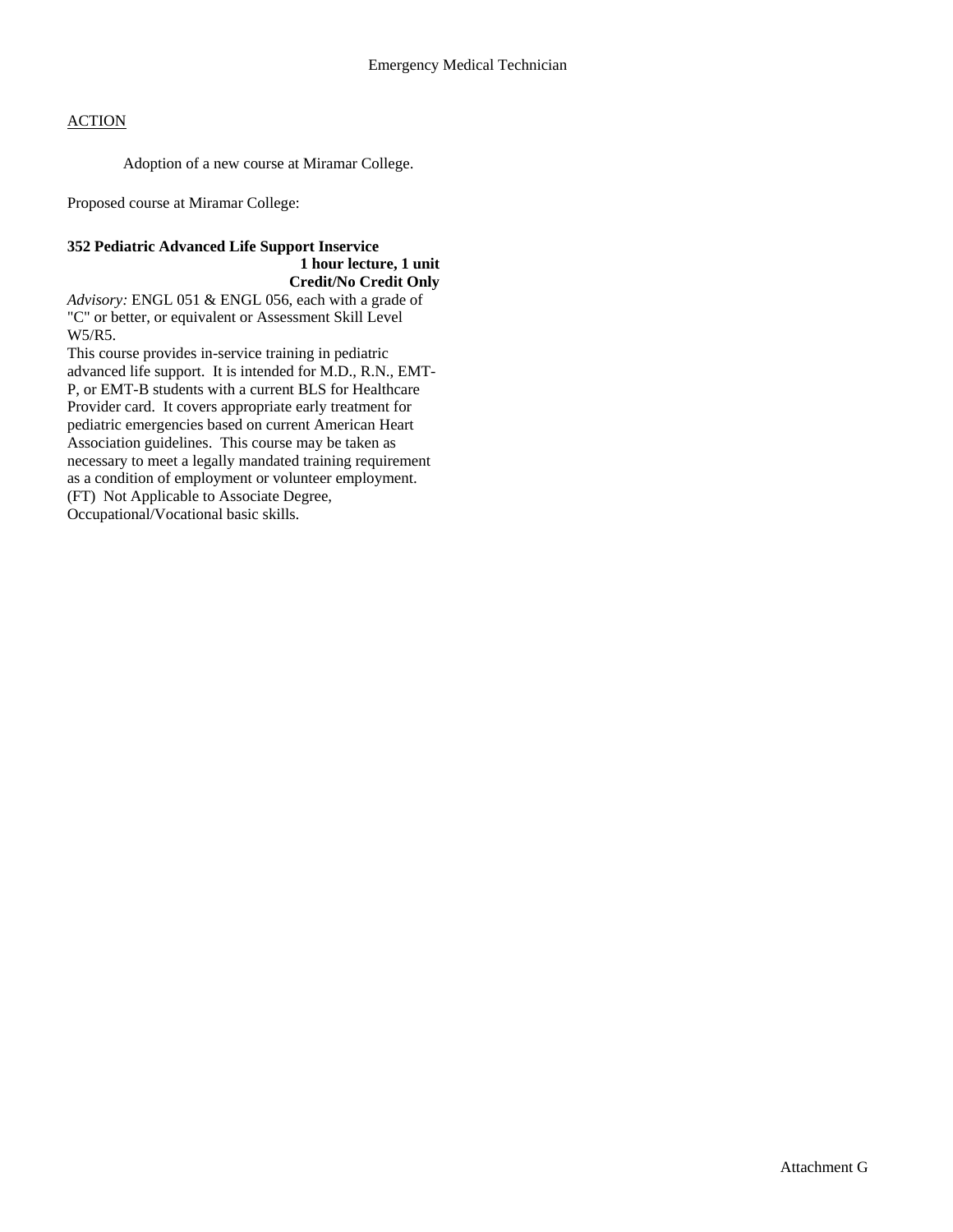Adoption of new courses at City College.

Proposed courses at City College:

### **110 Science for Technical Applications 3 hours lecture, 3 hours lab, 4 units Grade Only**

*Advisory:* ENGL 051 & ENGL 056 & MATH 095, each with a grade of "C" or better, or equivalent or Assessment Skill Level W5/R5/M40.

This science course presents basic vocabulary, concepts and scientific techniques that are used to analyze and understand technical applications. Students are introduced to the language and tools of chemistry and physics. Students learn to interpret atomic structure, use the periodic table, classify and identify properties of common compounds, analyze chemical bonding and reactions, and relate technical applications to chemical properties. Students also learn to determine the effect of force on linear motion, analyze various physical phenomena, and analyze various forms of energy. This course is intended for beginning students who are enrolling in an engineering technology major. (FT) Associate Degree Credit & transfer to CSU and/or private colleges and universities.

#### **275 Engineering Technology Industrial Internship 1 hour lecture, 9 hours lab, 4 units Grade Only**

*Prerequisite:* MFET 101 and MFET 105 and MFET 115, each with a grade of "C" or better, or equivalent. *Corequisite:* Completion of or concurrent enrollment in MFET 110 and MFET 230, each with a grade of "C" or better, or equivalent.

This is an industrial internship course for multiple programs under Engineering Technology field. Students apply technical knowledge learned in previous courses in the program to design and conduct experiments; analyze and interpret data; design manufacturing systems, processes and components; and identify, formulate and solve technical problems. Throughout the internship, students have opportunities to acquire new knowledge and sharpen their problem solving, communication and team work skills. The internship experience also helps students with personal growth, professional development and awareness of the impact of engineering solutions on the industry and society. (FT) Associate Degree Credit & transfer to CSU and/or private colleges and universities.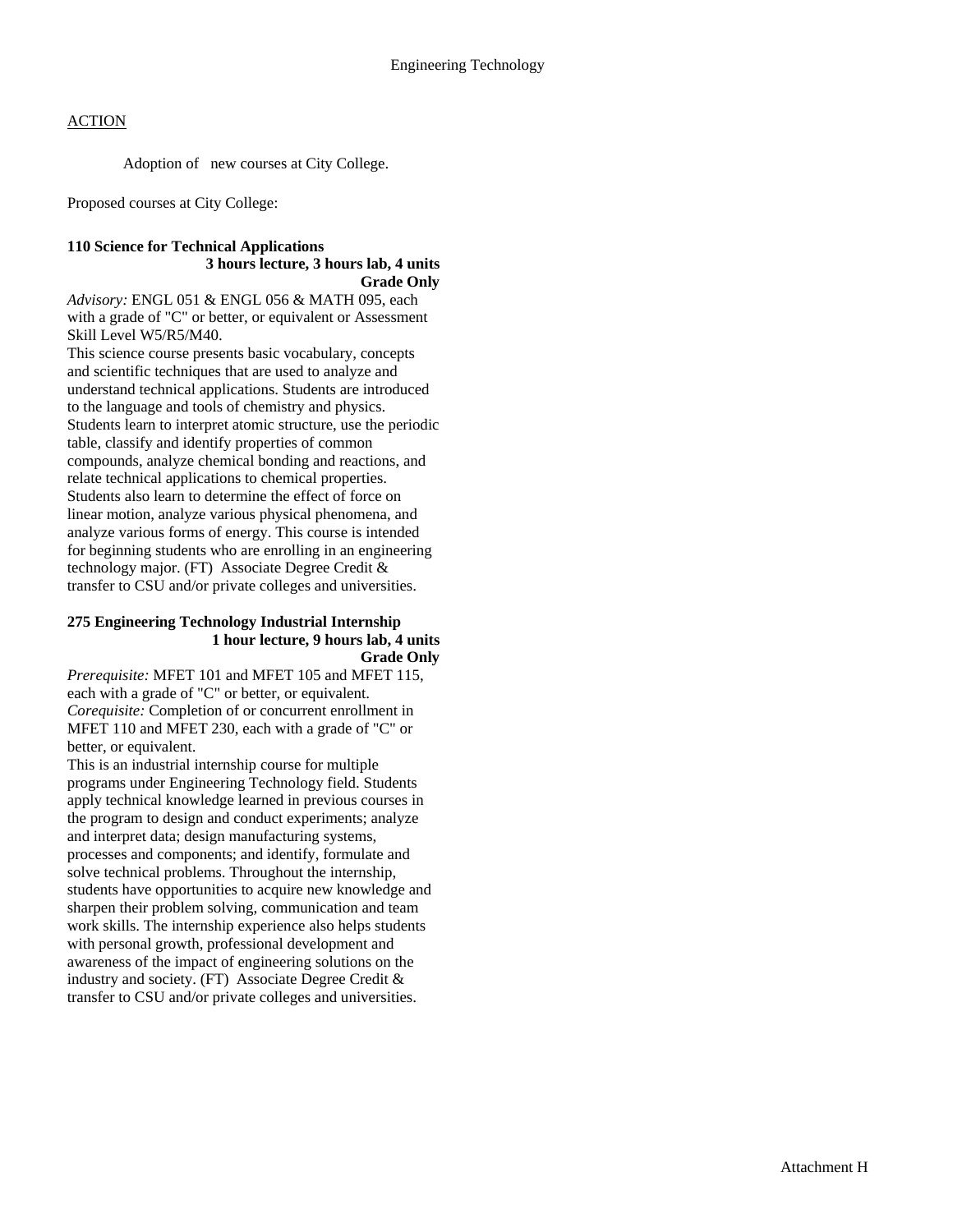Adoption of a course deactivation at Miramar College.

Proposed course deactivation at Miramar College:

#### **112 Fundamentals of Fire Protection Chemistry 2 hours lecture, 2 units Grade Only**

*Advisory:* ENGL 051 & ENGL 056 & MATH 032, each with a grade of "C" or better, or equivalent. or Assessment Skill Level W5/R5/M20.

*Limitation on Enrollment:* This course is not open to students with previous credit for FIRE 112. This course provides students with a non-mathematical fundamental understanding of basic chemical principles including matter, energy, and chemical reactions as they apply to fire protection. The course emphasizes how basic chemical principles relate to fire protection by using real world examples relevant to fire fighters working in the field. (FT) Associate Degree Credit only and not Transferable.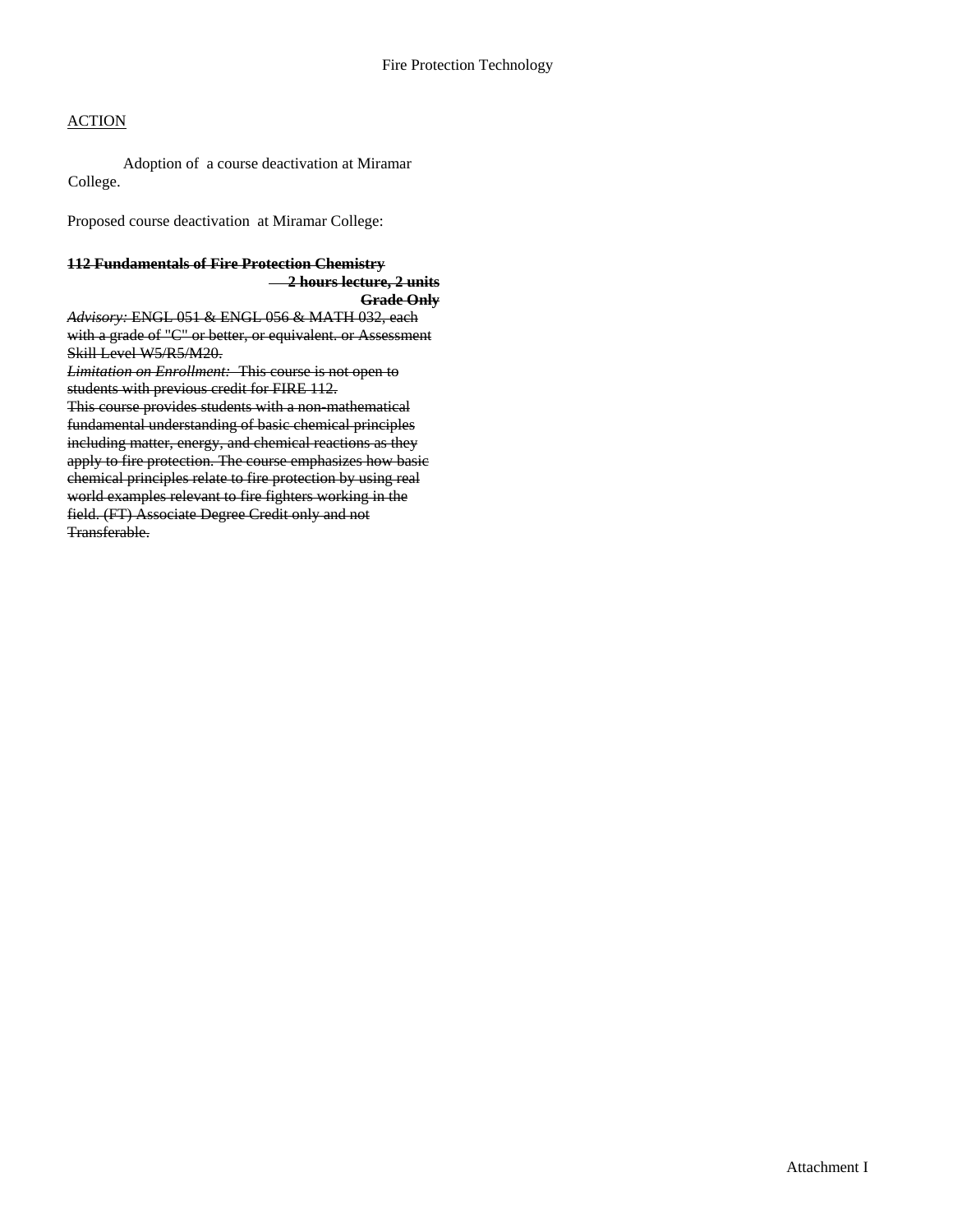Adoption of new courses at City College.

Proposed courses at City College:

# **103 Introduction to Community Health Work 3 hours lecture, 3 units**

**Grade Only** 

*Advisory:* ENGL 051 & ENGL 056, each with a grade of "C" or better, or equivalent or Assessment Skill Level W5/R5. Completion of or concurrent enrollment in PERG 127 with a grade of "C" or better, or equivalent. This course is an introductory study of the field of Community Health Work (CHW). Emphasis is placed on the role of the Community Health Worker within the health care system as promoters of health and healthy living in the community. Topics include healthy living and optimal wellness education, public and preventive health. This course is designed for students interested in Community Health Work and is required for students pursuing Certificates in Community Health Work. (FT) Associate Degree Credit & transfer to CSU and/or private colleges and universities.

#### **106 Introduction to Youth Development Work 3 hours lecture, 3 units Grade Only**

This course is a theoretical and practical study of youth development work. Emphasis is placed on preparing youth workers to assist and mentor young people through youth development and workforce readiness programs. This course is designed for students interested in the field of youth development and is required for students pursuing the Certificate Program in Youth Development Work. (FT) Associate Degree Credit & transfer to CSU and/or private colleges and universities.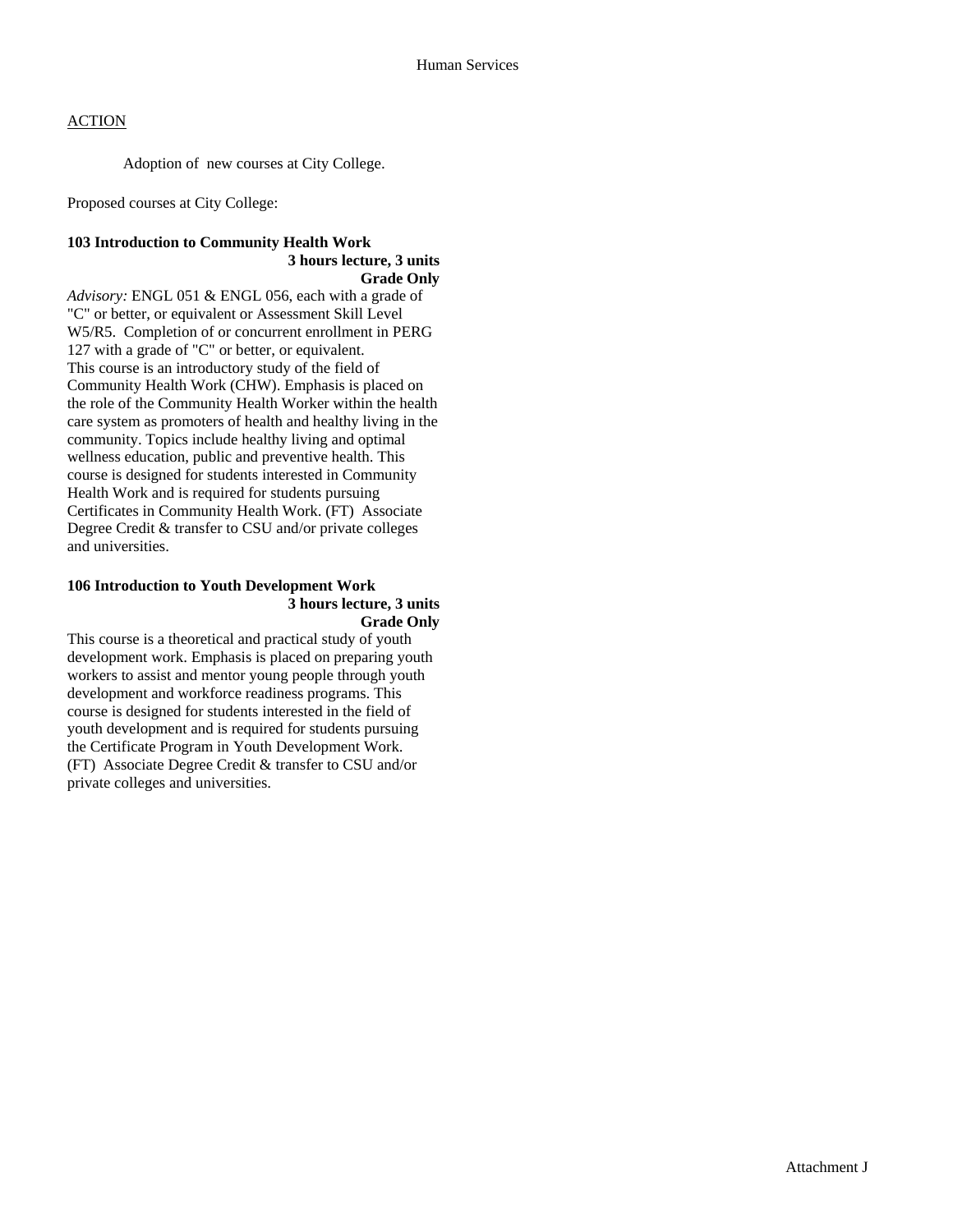Adoption of a new course at City College.

Proposed new course at City College:

# **110 Desktop Support Technician I 2 hours lecture, 3 hours lab, 3 units Grade Only**

*Advisory:* Completion of or concurrent enrollment in INWT 100 with a grade of "C" or better, or equivalent. This course prepares students with the knowledge and skills required to take and pass the first Microsoft Desktop Support Technician exam (Exam 70-271). Students completing this course are prepared for an entry level position in the desktop support industry. (FT) Associate Degree Credit & transfer to CSU and/or private colleges and universities.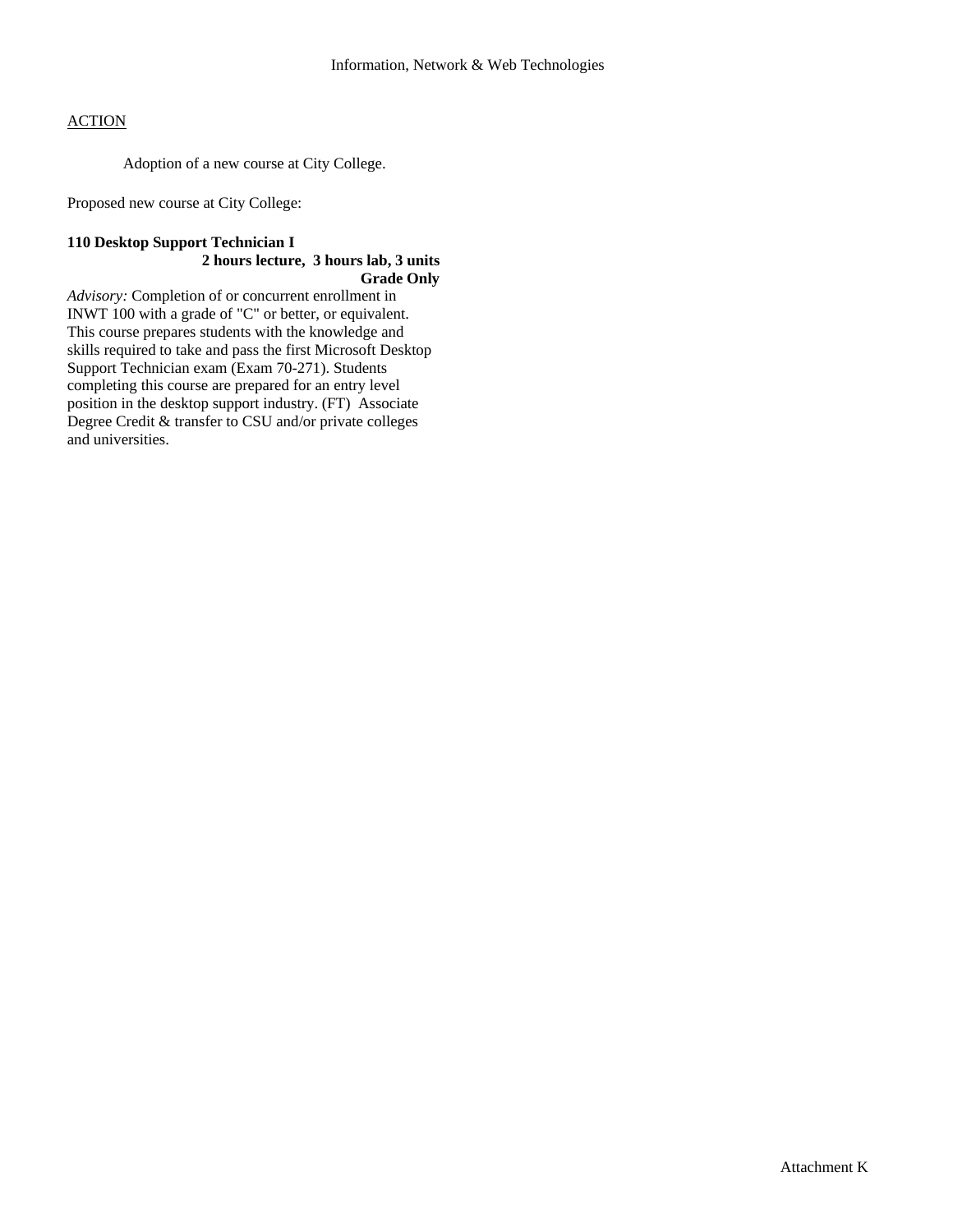Adoption of a new course at City College.

Proposed new course at City College:

#### **250 Manufacturing Capstone Course 1 hour lecture, 9 hours lab, 4 units Grade Only**

*Prerequisite:* MFET 101 and MFET 105 and MFET 115, each with a grade of "C" or better, or equivalent. *Corequisite:* Completion of or concurrent enrollment in MFET 110 and MFET 230, each with a grade of "C" or better, or equivalent.

This is a capstone course for the Manufacturing Engineering Technology program. It provides students the opportunity to apply a combination of skills and knowledge to solve an industrial manufacturing problem. Students work together in groups to tackle an integrated, technical problem selected by industry and approved by program faculty. Topics include, but are not limited to, manufacturing materials and processes, design, quality, lean manufacturing and automation. This course is intended solely for students enrolled in the last semester of the Manufacturing Engineering Technology program, and is a major requirement. (FT) Associate Degree Credit & transfer to CSU and/or private colleges and universities.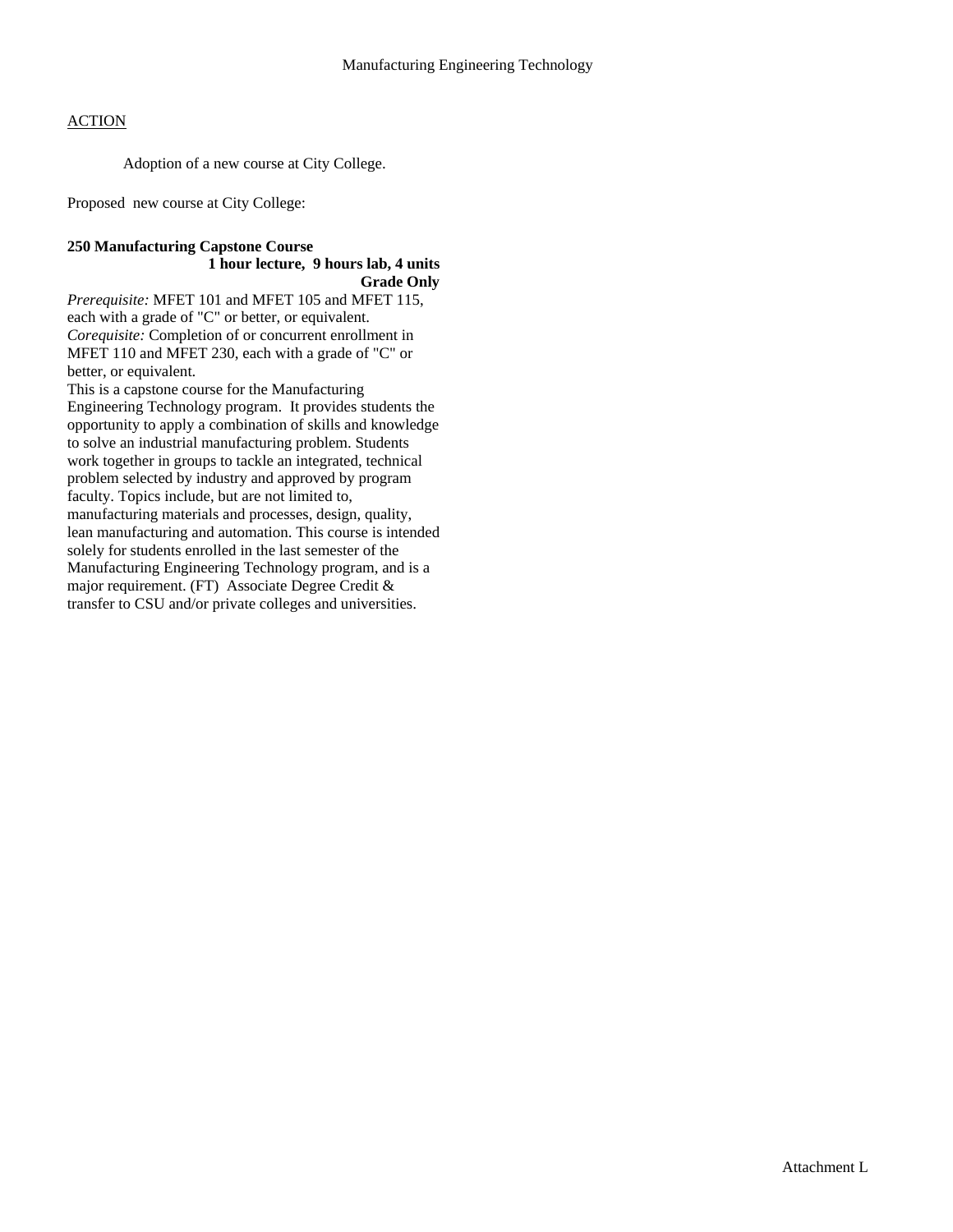Adoption of new courses at City, Mesa & Miramar Colleges.

 Adoption of one course deactivation at Mesa College.

Proposed new courses at City, Mesa, & Miramar Colleges:

#### **015A Prealgebra Refresher**

# **3 hours lab, 1 unit Credit/No Credit Only**

This course is intended for those students who have completed the math assessment with a level of M20 (prealgebra) and wish to improve their placement level; those students who have successfully completed Math 35 but need more review; or students who unsuccessfully attempted Math 95 and need review of prealgebra skills. The course will consist of lecture classes and/or independent study using a computer program to refresh those concepts identified as needed for each student. Successful completion of this course may serve as a basic for a petition to challenge MATH 35. This course will not replace a failing grade in Math 35. Not Applicable to Associate Degree, pre-collegiate basic skills - reading, writing, computation.

#### **015B Elementary Algebra Refresher**

 **3 hours lab, 1 unit Credit/No Credit Only** 

This course is intended for those students who have completed the math assessment with a level of M30 (beginning algebra) and wish to improve their placement level; students who have successfully completed Math15A; students who have successfully completed Math 95 but need more review; or students who unsuccessfully attempted Math 96 and need review of beginning algebra skills. The course will consist of lecture classes and/or independent study using a computer program to refresh those concepts identified as needed for each student. Successful completion of this course may serve as a basis for a petition to challenge Math 95. This course will not replace a failing grade in Math 95. Not Applicable to Associate Degree, pre-collegiate basic skills - reading, writing, computation.

# **015C Intermediate Algebra Refresher**

 **3 hours lab, 1 unit Credit/No Credit Only** 

This course is intended for those students who have completed the math assessment with a level of M40 (intermediate algebra) and wish to improve their placement level; students who have successfully completed Math15B; students who have successfully completed Math 96 but need more review; or students who unsuccessfully

attempted Math 104, 116, 141or 210A and need review of intermediate algebra skills. The course will consist of lecture classes and/or independent study using a computer program to refresh those concepts identified as needed for each student. Successful completion of this course may serve as a basis for a petition to challenge Math 96. This course will not replace a failing grade in Math 96. Not Applicable to Associate Degree, pre-collegiate basic skills reading, writing, computation.

Proposed course deactivation at Mesa College:

#### **033 Math for the Math Anxious**

 **5 hours lecture, 5 units Letter Grade or Credit/No Credit Option**

*Advisory:* ENGL 042 & ENGL 043, each with a grade of "C" or better, or equivalent or Assessment Skill Level R4/W4.

This course covers the development of self-confidence, effective study skills, and test taking techniques for mathematics, as well as the fundamentals of arithmetic. variety of non-traditional materials and techniques are used in the presentation of concepts. Short essays and other appropriate writing assignments are required. (FT) Not Applicable to Associate Degree, pre-collegiate basic skills, English as a Second Language.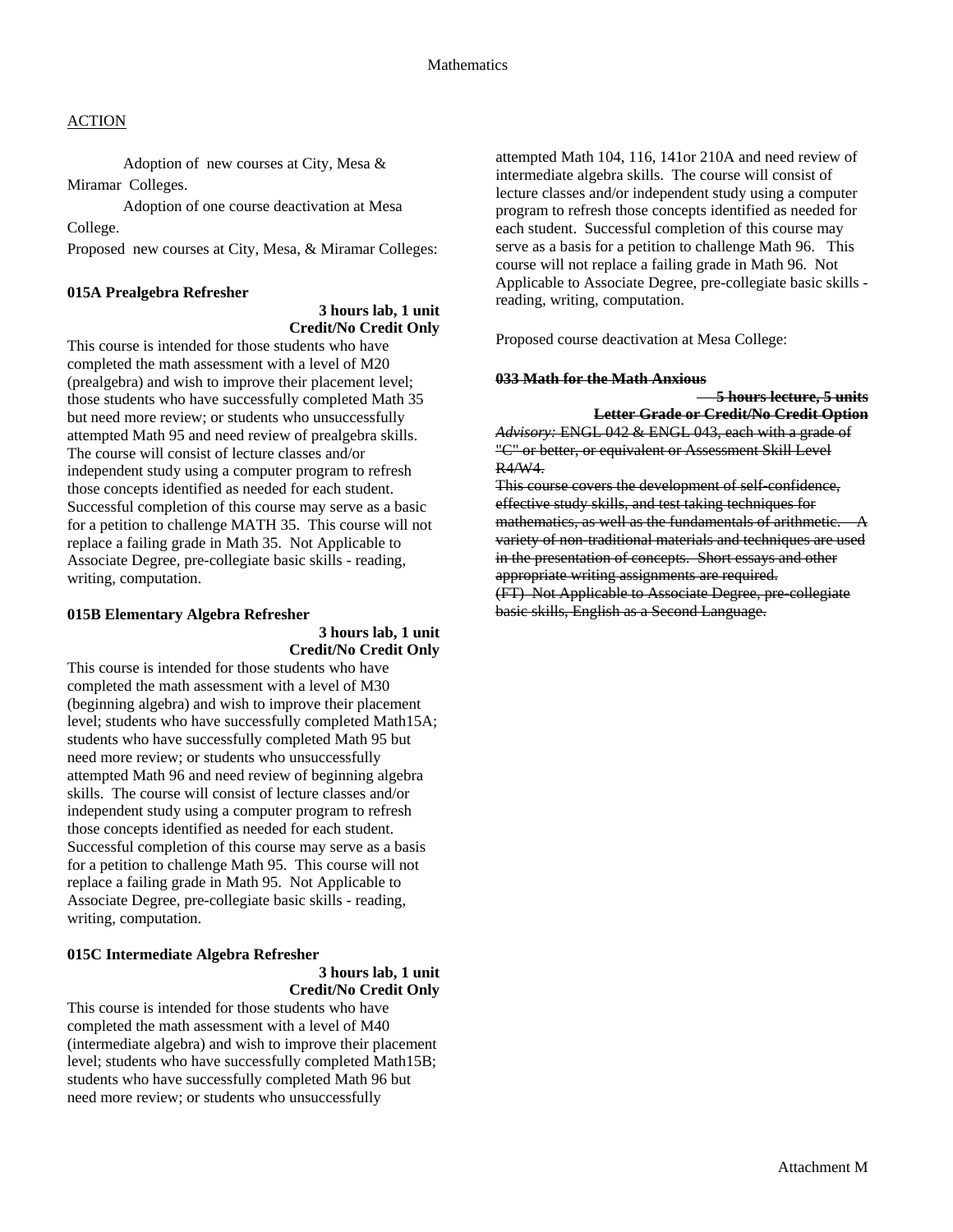Adoption of reactivated courses for City College and a new course at Mesa College.

Proposed reactivated courses and new course for City and Mesa Colleges:

### **130A College Chorus I**

#### **1 hour lecture, 2 hours lab, 1.5 units Letter Grade or Credit/No Credit Option**

This course is an entry-level introduction to choral singing for potential music majors. Emphasis is placed on developing good vocal tone, intonation, and breath support. Students rehearse and perform easy choral literature arranged for soprano, alto, tenor and bass with piano accompaniment, including but not limited to selections from Broadway musicals, popular and light classical genres. (FT) Associate Degree Credit & transfer to CSU and/or private colleges and universities.

## **130B College Chorus II**

# **1 hour lecture, 2 hours lab, 1.5 units Letter Grade or Credit/No Credit Option**

*Advisory:* MUSI 130A with a grade of "C" or better, or equivalent.

This course is an intermediate-level exploration of choral singing for potential music majors. Emphasis is placed on developing the musical ear, intonation, diction and independence within a choral section. Students rehearse and perform intermediate-level choral literature arranged for soprano, alto, tenor and bass with piano accompaniment, including but not limited to selections from Broadway musicals, popular and light classical genres. (FT) Associate Degree Credit & transfer to CSU and/or private colleges and universities.

#### **130C College Chorus III**

 **1 hour lecture, 2 hours lab, 1.5 units Letter Grade or Credit/No Credit Option** 

### **REQUISITES:**

*Advisory:* MUSI 130B with a grade of "C" or better, or equivalent.

This course is an intermediate to advanced level exploration of choral singing for potential music majors. Emphasis is placed on further developing the musical ear, diction, sight-singing pitch, and independence within a choral section or small ensemble. Students rehearse and perform intermediate to advanced level choral literature arranged for soprano, alto, tenor and bass with and without piano accompaniment, including but not limited to selections from standard classical repertory in English and Latin. Students rehearse and perform a cappella literature arranged for soprano, alto, tenor and bass. (FT) Associate

Degree Credit & transfer to CSU and/or private colleges and universities.

#### **130D College Chorus IV**

#### **1 hour lecture, 2 hours lab, 1.5 units Letter Grade or Credit/No Credit Option**

*Advisory:* MUSI 130C with a grade of "C" or better, or equivalent.

This course is an advanced-level exploration of choral singing for potential music majors. Emphasis is placed on further developing the musical ear, identifying aspects of musical notation, sight-singing, and exploring a wider range of choral literature. Students rehearse and perform advanced-level contrapuntal "a cappella" choral literature arranged for soprano, alto, tenor and bass as both part of a larger ensemble and in solo quartets. (FT) Associate Degree Credit & transfer to CSU and/or private colleges and universities.

#### **212 Vocal Ensemble**

#### **1 hour lecture, 3 hours lab, 2 units Grade Only**

*Advisory:* MUSI 120 with a grade of "C" or better, or equivalent.

MUSI 268A with a grade of "C" or better, or equivalent. *Limitation on Enrollment:* Tryout or Audition. Students must audition to enroll in this class. This course is not open to students with previous credit for Music 212 A, B, C and D.

The Vocal Ensemble is an intermediate choral ensemble that focuses on developing music-reading and vocal skills in the preparation and performance of a wide variety of choral works. Enrollment is by audition. Members are expected to have some previous choral, and vocal experience. This course may be taken four times for credit so that students have the opportunity to improve their rehearsal and performance skills by performing new repertoire each semester. Attendance at rehearsals and performances is required. (FT) Associate Degree Credit & transfer to CSU and/or private colleges and universities.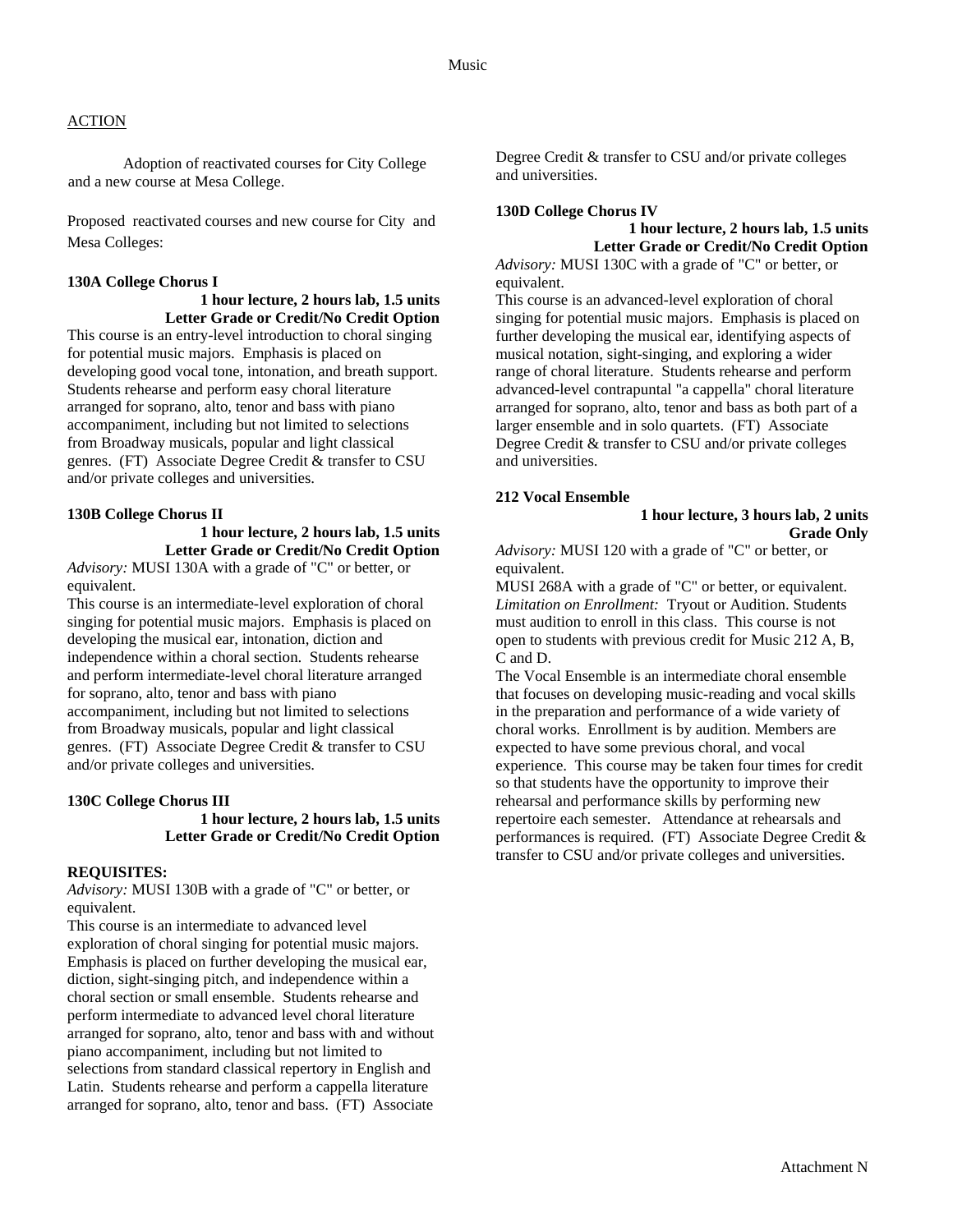Adoption of a new course at City, Mesa, and Miramar Colleges.

Proposed new course at City, Mesa, and Miramar Colleges:

### **195 Mechanics**

 **4 hours lecture, 3 hours lab, 5 units Letter Grade or Credit/No Credit Option**  *Prerequisite:* MATH 150 with a grade of "C" or better, or

equivalent.

*Corequisite:* MATH 151 with a grade of "C" or better, or equivalent.

*Advisory:* ENGL 051 & ENGL 056, each with a grade of "C" or better, or equivalent or Assessment Skill Level W5/R5.

*Limitation on Enrollment:* This course is not open to students with previous credit for Physics 195A and Physics 196A.

The Physics 195, 196, 197 sequence is designed to give a foundation in calculus-based physics for engineering and science majors. Physics 195 deals primarily with the description of motion, Newton's Laws, energy, momentum, rotation, gravity, oscillatory motion, and thermodynamics. (FT) Associate Degree Credit & transfer to CSU and/or private colleges and universities.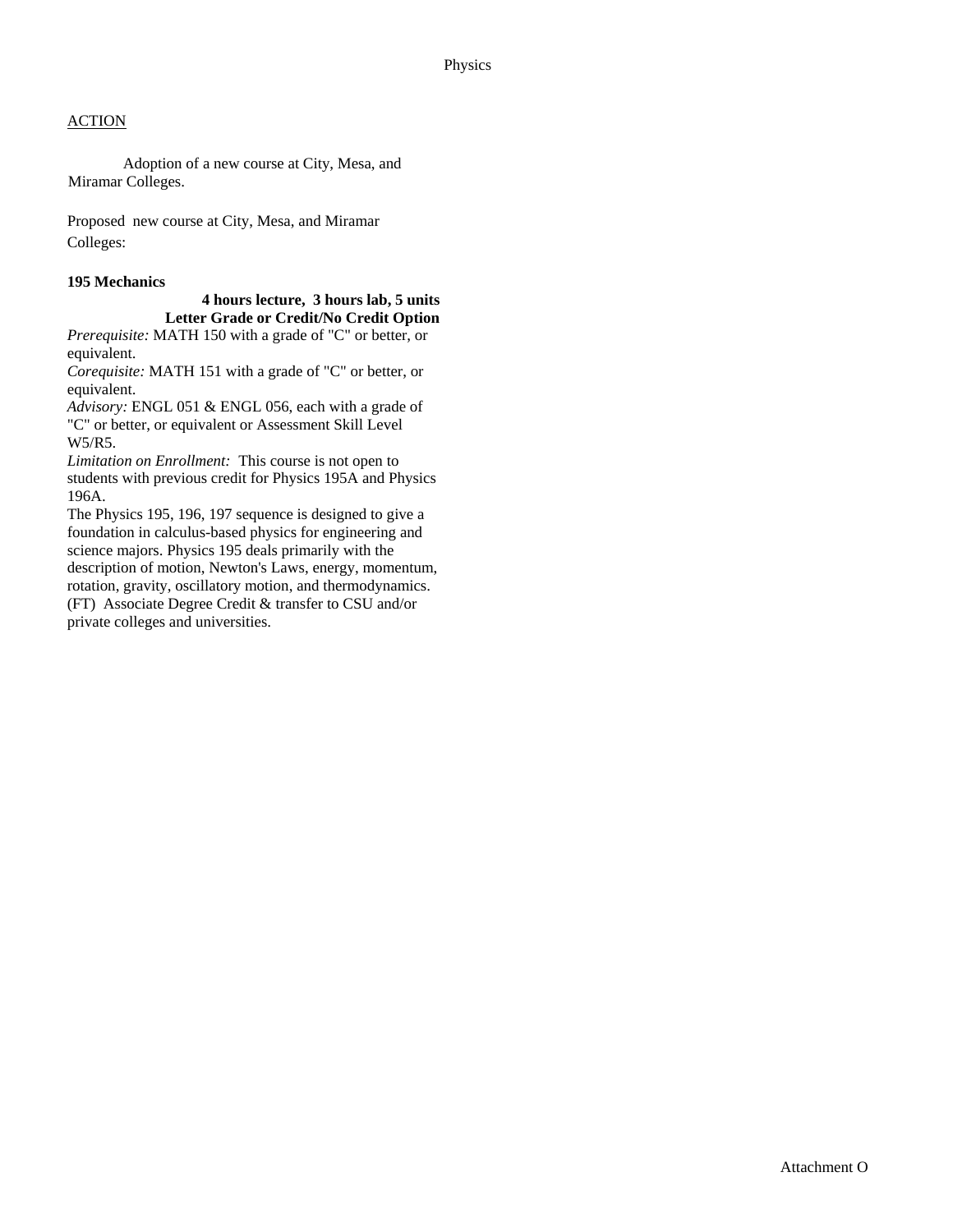Adoption of a new course at City College.

Proposed new course at City College:

# **051 Introduction to the Radio Frequency Technology Industry**

#### **2 hours lecture, 3 hours lab, 3 units Grade Only**

This course is a study of the San Diego Radio Frequency (RF) Microwave Technology industry. Emphasis is placed on understanding the current needs of the San Diego RF job market and gaining those skills in follow-on courses to obtain gainful employment. Course content includes identifying several RF companies in the San Diego area, discovering common job titles, defining the range of salaries and understanding common RF skill sets required for RF Technician positions. This course is designed for students seeking employment in the Wireless Telecommunication Industry. (FT) Associate Degree Credit only and not Transferable.

### **052 RF Microwave Technology I 2 hours lecture, 3 hours lab, 3 units Grade Only**

This course is a basic study of basic Radio Frequency (RF) Microwave Technology. Emphasis is place on the assembly process related to RF Technology, including the testing and tuning of RF circuits. This course is designed for students seeking employment in the Wireless Telecommunications Industry. (FT) Associate Degree Credit only and not Transferable

#### **053 RF Microwave Technology II 2 hours lecture, 3 hours lab, 3 units Grade Only**

This course is an intermediate study of Radio Frequency (RF) Microwave Technology. Emphasis is placed on the assembly processes related to RF, including common circuits and test measurement methods. This course is designed for students seeking employment in the Wireless Telecommunications Industry. (FT) Associate Degree Credit only and not Transferable.

### **054 RF Microwave Technology III 2 hours lecture, 3 hours lab, 3 units Grade Only**

This course in an advanced study of RF Microwave Technology. Emphasis is placed on the use and care of RF test equipment. This course is designed for students seeking employment in the Wireless Telecommunication Industry. (FT) Associate Degree Credit only and not Transferable.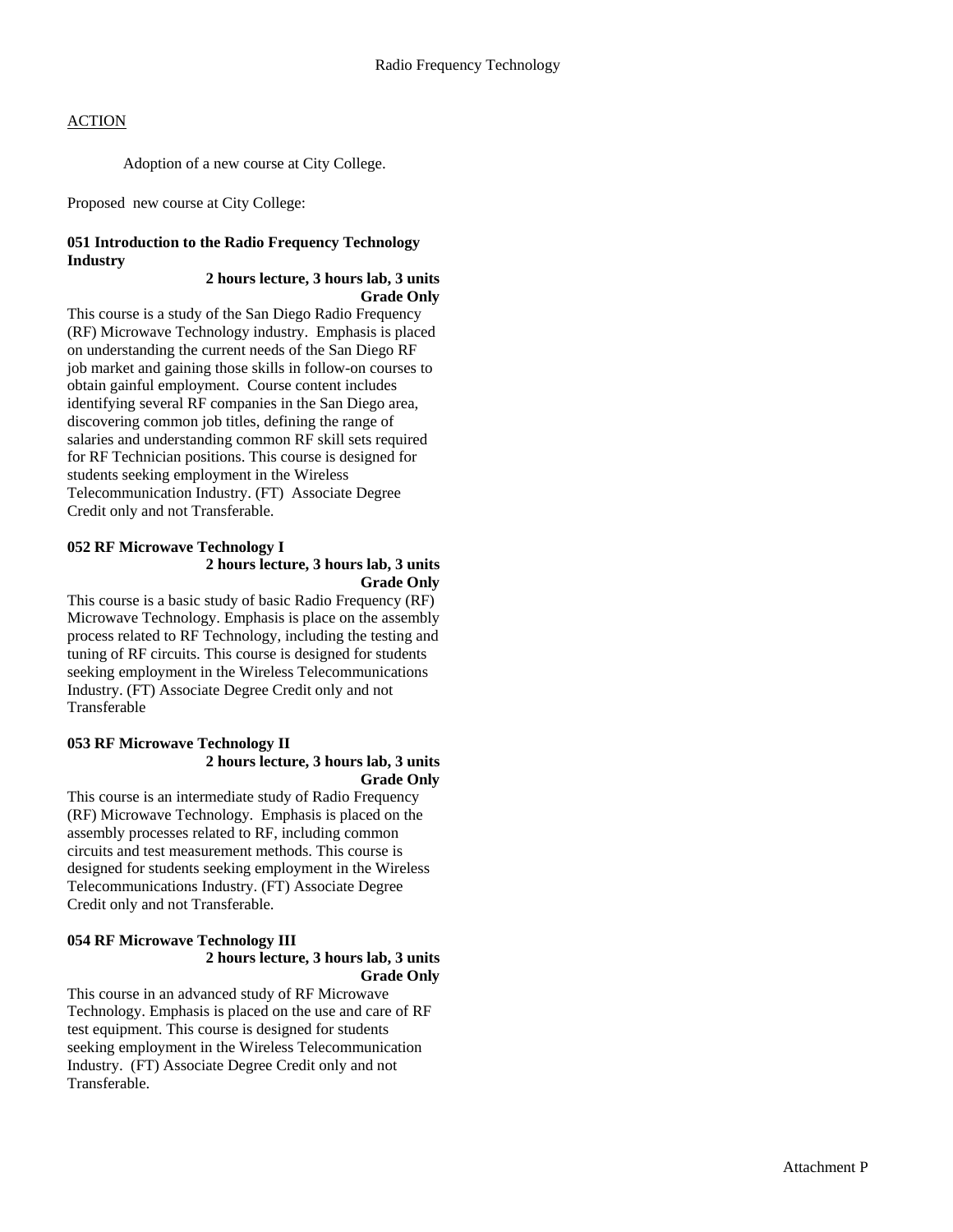Adoption of a new course at Miramar College.

Proposed new course at Miramar College:

### **223 Globalization and Social Change**

#### **3 hours lecture, 3 units Letter Grade or Credit/No Credit Option**

*Prerequisite:* SOCO 101 with a grade of "C" or better, or equivalent.

*Advisory:* ENGL 051 & ENGL 056, each with a grade of "C" or better, or equivalent or Assessment Skill Level W5/R5.

This course evaluates the social and political changes brought on by globalization among industrialized, industrializing, and underdeveloped nations. It presents arguments and theories for and against globalization and supplements with empirical examples. The course is useful for those considering careers in law, politics, business, teaching, and non-profit organizations dealing with human rights issues, political advocacy, and international affairs. (FT) Associate Degree Credit & transfer to CSU and/or private colleges and universities.